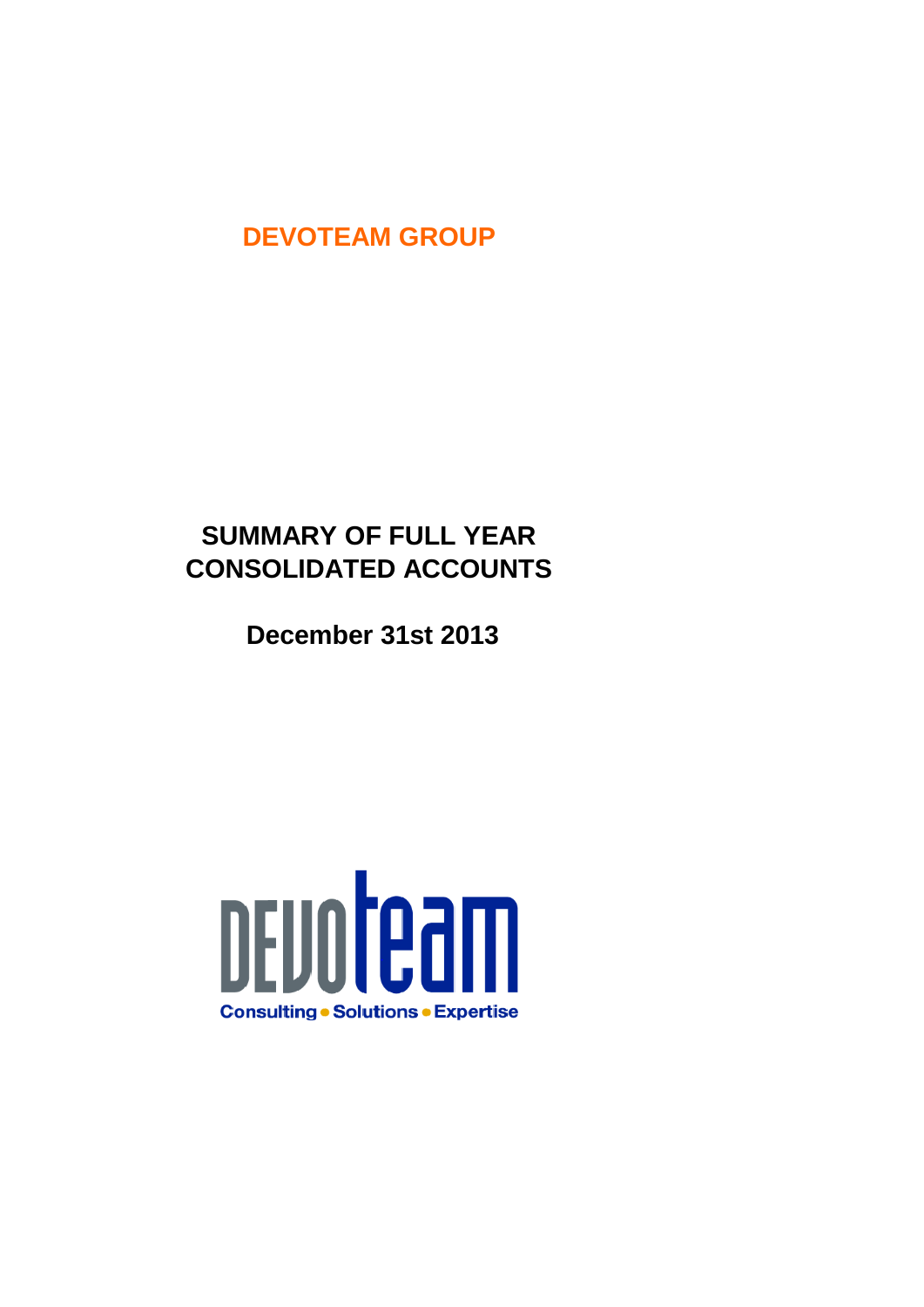#### **CONSOLIDATED STATEMENT OF FINANCIAL POSITION**

| <b>ASSETS (in thousands of euros)</b>                                                         | As at<br>31 December 2013 | As at<br><b>31 December 2012</b> |
|-----------------------------------------------------------------------------------------------|---------------------------|----------------------------------|
| Goodwill                                                                                      | 72772                     | 79 984                           |
| Other intangible assets                                                                       | 3 4 9 6                   | 4 2 6 6                          |
| Tangible assets                                                                               | 9 2 6 8                   | 12 152                           |
| <b>Financial assets</b>                                                                       | 2 1 9 8                   | 2533                             |
| Investments in associates                                                                     | 1 540                     | 1 0 0 9                          |
| Deferred tax assets                                                                           | 8 1 1 4                   | 9437                             |
| Other non-current assets                                                                      | 281                       | 1 3 1 6                          |
| <b>TOTAL NON-CURRENT ASSETS</b>                                                               | 97 669                    | 110 698                          |
| Trade receivables                                                                             | 112 847                   | 153 627                          |
| Other receivables                                                                             | 14 3 8 6                  | 15789                            |
| Tax receivables                                                                               | 7 0 8 6                   | 5 1 5 3                          |
| Other current financial assets (*)                                                            | 2939                      | 629                              |
| Cash and cash equivalents                                                                     | 77 236                    | 32 866                           |
| <b>TOTAL CURRENT ASSETS</b>                                                                   | 214 494                   | 208 064                          |
| Non current assets held for sale                                                              | 10 547                    | 18 962                           |
| <b>TOTAL ASSETS</b>                                                                           | 322710                    | 337 724                          |
| (*) Other current financial assets included capitalisation contracts and medium term deposits |                           |                                  |

٦I

٦

| <b>SHAREHOLDERS' FUNDS &amp; LIABILITIES (in thousands of euros)</b>           | As at<br><b>31 December 2013</b> | As at<br>31 December 2012 |
|--------------------------------------------------------------------------------|----------------------------------|---------------------------|
| Share capital                                                                  | 1464                             | 1528                      |
| Share premium                                                                  | 5454                             | 9441                      |
| Consolidated reserves                                                          | 129 443                          | 133 584                   |
| Treasury shares                                                                | (14355)                          | (14501)                   |
| <b>Translation reserves</b>                                                    | (963)                            | 556                       |
| Profit for the year                                                            | 5 3 8 2                          | (2782)                    |
| Amounts related to non current assets held for sale, directly booked in equity |                                  | (178)                     |
| TOTAL EQUITY ATTRIB. TO EQUITY HOLDERS OF PARENT COMPANY                       | 126 426                          | 127 648                   |
| Non-controlling interests                                                      | 89                               | 238                       |
| <b>TOTAL EQUITY</b>                                                            | 126 514                          | 127885                    |
| Loans and borrowings                                                           | 4 2 9 6                          | 5703                      |
| Provisions                                                                     | 4759                             | 5671                      |
| Deferred tax liabilities                                                       | 75                               | 81                        |
| Other liabilities                                                              | 107                              | 1 1 7 9                   |
| <b>TOTAL NON-CURRENT LIABILITIES</b>                                           | 9 2 3 7                          | 12 634                    |
| Loans, borrowings and bank overdraft                                           | 36 880                           | 25812                     |
| Provisions                                                                     | 4751                             | 3870                      |
| Trade payables                                                                 | 38 974                           | 44 430                    |
| Tax and social security liabilities                                            | 66 606                           | 76 082                    |
| Income tax payable                                                             | 1527                             | 1 4 0 9                   |
| Other liabilities                                                              | 28 5 69                          | 28 985                    |
| <b>TOTAL CURRENT LIABILITIES</b>                                               | 177 306                          | 180 587                   |
| Non current liabilities held for sale                                          | 9653                             | 16 618                    |
| <b>TOTAL LIABILITIES</b>                                                       | 196 196                          | 209 839                   |
| <b>TOTAL EQUITY &amp; LIABILITIES</b>                                          | 322710                           | 337 724                   |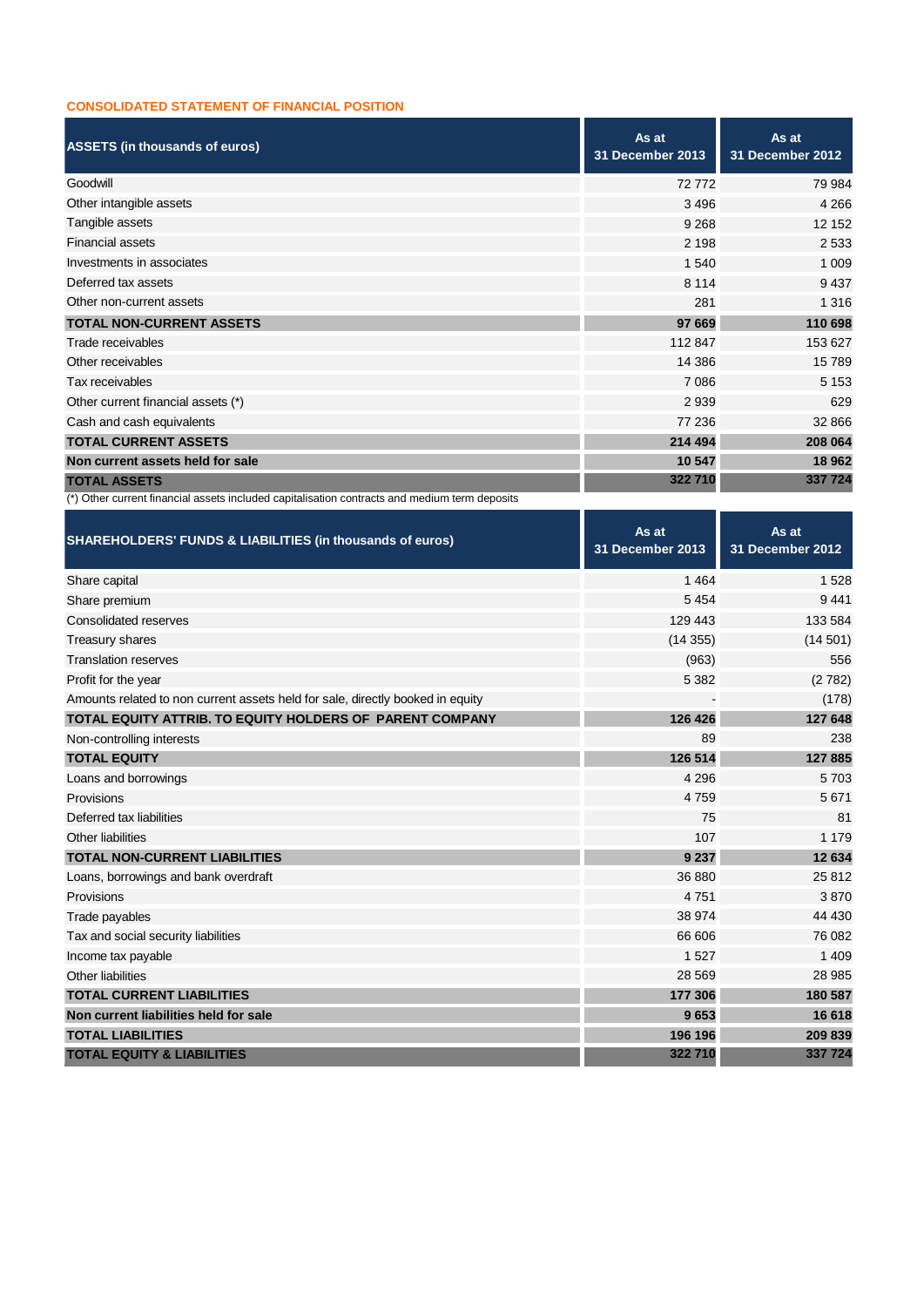#### **CONSOLIDATED INCOME STATEMENT**

| (in thousands of euros, except per share amounts)                  | As at<br>31 December 2013 | As at<br>31 December 2012 |  |
|--------------------------------------------------------------------|---------------------------|---------------------------|--|
| <b>NET SALES</b>                                                   | 453 493                   | 515 070                   |  |
| Other income                                                       |                           |                           |  |
| <b>CURRENT OPERATING INCOME</b>                                    | 453 493                   | 515 070                   |  |
| Purchase of merchandise                                            | (12579)                   | (24731)                   |  |
| Other purchase and external charges                                | (140743)                  | (147909)                  |  |
| <b>Taxes</b>                                                       | (3619)                    | (4848)                    |  |
| Payroll expenses                                                   | (273074)                  | (312 230)                 |  |
| Fixed assets depreciation                                          | (5402)                    | (5950)                    |  |
| Increase in provision from current assets                          | (531)                     | (439)                     |  |
| Other expenses                                                     | (552)                     | (680)                     |  |
| <b>CURRENT OPERATING EXPENSES</b>                                  | (436 500)                 | (496 785)                 |  |
| <b>OPERATING MARGIN</b>                                            | 16 992                    | 18 284                    |  |
| Cost of stock options                                              | (53)                      | (95)                      |  |
| Amortization of customer relationships resulting from acquisitions | (275)                     | (312 230)                 |  |
| <b>CURRENT OPERATING PROFIT</b>                                    | 16 664                    | 17851                     |  |
| Other operating income                                             | 12 697                    | 1 3 7 1                   |  |
| Other operating expenses                                           | (16 230)                  | (18188)                   |  |
| <b>OPERATING PROFIT</b>                                            | 13 131                    | 1 0 3 4                   |  |
| Financial income                                                   | 342                       | 1 3 9 5                   |  |
| Financial expenses                                                 | (2 022)                   | (2857)                    |  |
| <b>FINANCIAL RESULT</b>                                            | (1679)                    | (1462)                    |  |
| Share of profit of associates                                      | 419                       | 152                       |  |
| <b>PROFIT BEFORE INCOME TAX</b>                                    | 11 871                    | (276)                     |  |
| Income tax expense                                                 | (6398)                    | (3341)                    |  |
| <b>PROFIT FOR THE YEAR</b>                                         | 5 4 7 2                   | (3618)                    |  |
| Attributable to:                                                   |                           |                           |  |
| Equity holders of the parent company                               | 5 3 8 2                   | (2783)                    |  |
| Non-controlling interests                                          | 91                        | (835)                     |  |
| Basic earnings per share (euro)                                    | 0,59                      | $-0,29$                   |  |
| Diluted earnings per share (euro)                                  | 0,59                      | $-0,29$                   |  |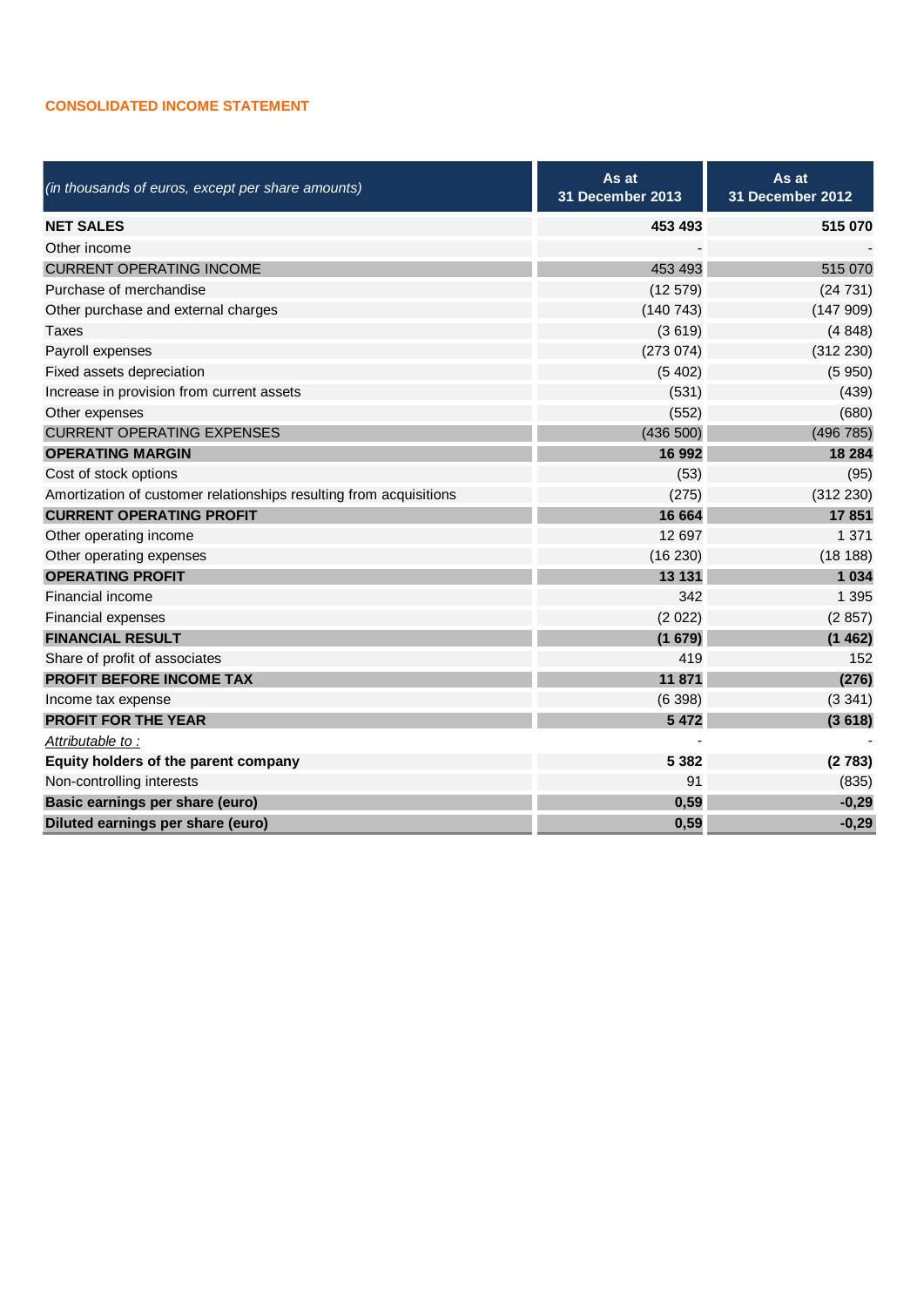### **CONSOLIDATED STATEMENT OF COMPREHENSIVE INCOME**

| (in thousands of euros)                                              | As at<br>31 December 2013 | As at<br>31 December 2012 |  |
|----------------------------------------------------------------------|---------------------------|---------------------------|--|
| Profit for the year                                                  | 5472                      | (3618)                    |  |
| Defined benefit plan actuarial gains (losses)                        | 544                       | (482)                     |  |
| Deferred taxes on defined benefit plan actuarial gains (losses)      | (241)                     | 166                       |  |
| Items that will never be reclassified to profit or loss              | 303                       | (316)                     |  |
| Foreign currency translation differences                             | (1757)                    | 533                       |  |
| Effective portion of changes in fair value of cash flow hedges       |                           | 239                       |  |
| Deferred taxes on changes in fair value of cash flow hedges          |                           | (82)                      |  |
| Items that are or may be reclassified subsequently to profit or loss | (1757)                    | 690                       |  |
| Other comprehensive income (loss) for the year, net of income tax    | (1454)                    | 373                       |  |
| <b>TOTAL COMPREHENSIVE INCOME FOR THE YEAR</b>                       | 4 0 1 9                   | (3 244)                   |  |
| Attributable to:                                                     |                           |                           |  |
| Equity holders of the parent company                                 | 3992                      | (2301)                    |  |
| Non-controlling interests                                            | 27                        | (943)                     |  |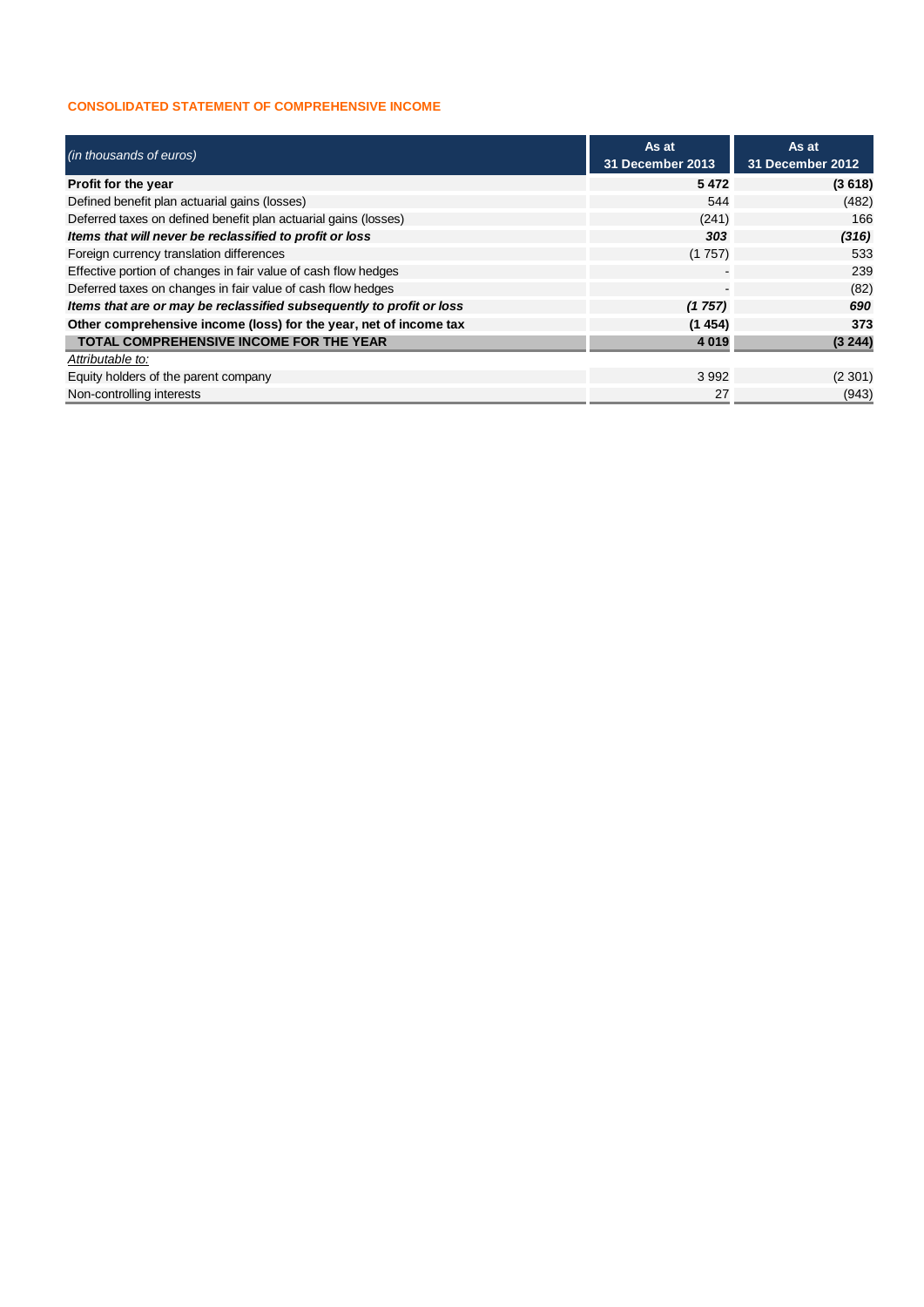### **CONSOLIDATED STATEMENT OF CASH FLOWS**

| (in thousands of euros)                                            | As at                   | As at                   |  |
|--------------------------------------------------------------------|-------------------------|-------------------------|--|
|                                                                    | <b>31 December 2013</b> | <b>31 December 2012</b> |  |
| Profit for the year                                                | 5472                    | (3618)                  |  |
| Adjustments for:                                                   |                         |                         |  |
| Share of profit of associates                                      | (419)                   | (152)                   |  |
| Income tax expense                                                 | 6 3 9 8                 | 3 3 4 1                 |  |
| Amortisation and provision                                         | 12 3 9 0                | 7666                    |  |
| Other transactions without impact on cash and cash equivalents     | (1550)                  | (1 232)                 |  |
| Assets hold                                                        | (12414)                 | 239                     |  |
| Net interests income                                               | 753                     | 1 0 9 1                 |  |
| Change in net working capital                                      | 16 618                  | 1 3 1 9                 |  |
| Interest paid                                                      | (955)                   | (1477)                  |  |
| Income tax paid                                                    | (4714)                  | (4512)                  |  |
| Net cash from operating activities                                 | 21 580                  | 2665                    |  |
| Purchase of fixed assets                                           | (1708)                  | (2581)                  |  |
| Purchase of financial assets                                       | (2813)                  | (1553)                  |  |
| Proceed from sale of fixed assets                                  | 103                     | 205                     |  |
| Dividends received                                                 | (0)                     | 235                     |  |
| Proceed from sale of financial assets                              | 937                     | 13 4 5 2                |  |
| Proceed of subsidiaries, net of cash divested                      | 18 685                  |                         |  |
| Acquisition of subsidiaries, net of cash acquired                  | (433)                   | (806)                   |  |
| Net cash from investing activities                                 | 14773                   | 8951                    |  |
| Proceeds from issue of share capital                               | 11                      | 158                     |  |
| Repayments of borrowings                                           | (2553)                  | (21184)                 |  |
| Acquisition of non-controlling interests                           |                         |                         |  |
| Proceeds from borrowings                                           | 8 1 3 6                 | 17 090                  |  |
| Dividends paid                                                     | (1004)                  | (5231)                  |  |
| Transactions on own shares                                         | (3915)                  | (3159)                  |  |
| Net cash from financing activities                                 | 675                     | (12326)                 |  |
| Net change in cash and cash equivalents                            | 37 028                  | (711)                   |  |
| Net cash and cash equivalents at year start                        | 26 398                  | 27 996                  |  |
| Effect of non current assets held for sale                         | 4781                    | (1098)                  |  |
| Effect of exchange rate fluctuation on cash held                   | (636)                   | 211                     |  |
| Net cash and cash equivalents at year end                          | 67 571                  | 26 398                  |  |
| Reconciliation with cash and cash equivalents in the balance sheet |                         |                         |  |
| <b>Bank overdrafts</b>                                             | 9664                    | 6468                    |  |
| Cash and cash equivalents in the balance sheet                     | 77 236                  | 32 866                  |  |
| Credit Revolving included in current loans and borrowings          | 25 000                  | 17000                   |  |
| Cash management tools included in other current financial assets   | 317                     | 265                     |  |
| Net cash at year end                                               | 42889                   | 9663                    |  |